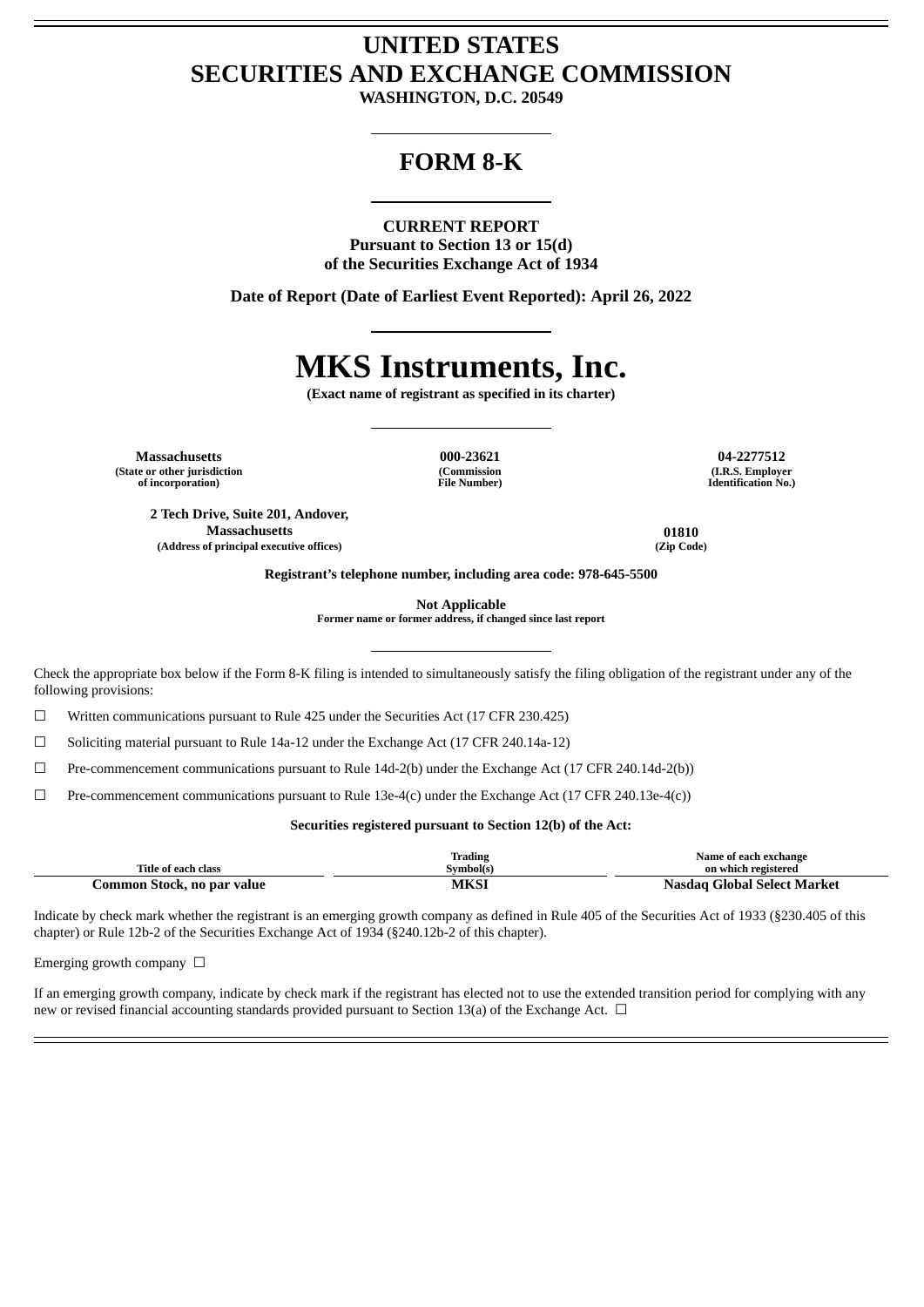# **Item 2.02 Results of Operations and Financial Condition.**

On April 26, 2022, MKS Instruments, Inc. announced its financial results for the quarter ended March 31, 2022. The full text of the press release is attached as Exhibit 99.1 to this Current Report on Form 8-K.

The information in this Form 8-K and the Exhibit attached hereto shall not be deemed "filed" for purposes of Section 18 of the Securities Exchange Act of 1934 (the "Exchange Act") or otherwise subject to the liabilities of that section, nor shall it be deemed incorporated by reference in any filing under the Securities Act of 1933 or the Exchange Act, except as expressly set forth by specific reference in such a filing.

# **Item 9.01 Financial Statements and Exhibits.**

(d) Exhibits

- 99.1 Press [Release](#page-3-0) dated April 26, 2022
- 104 Cover Page Interactive Data File (embedded within the Inline XBRL document)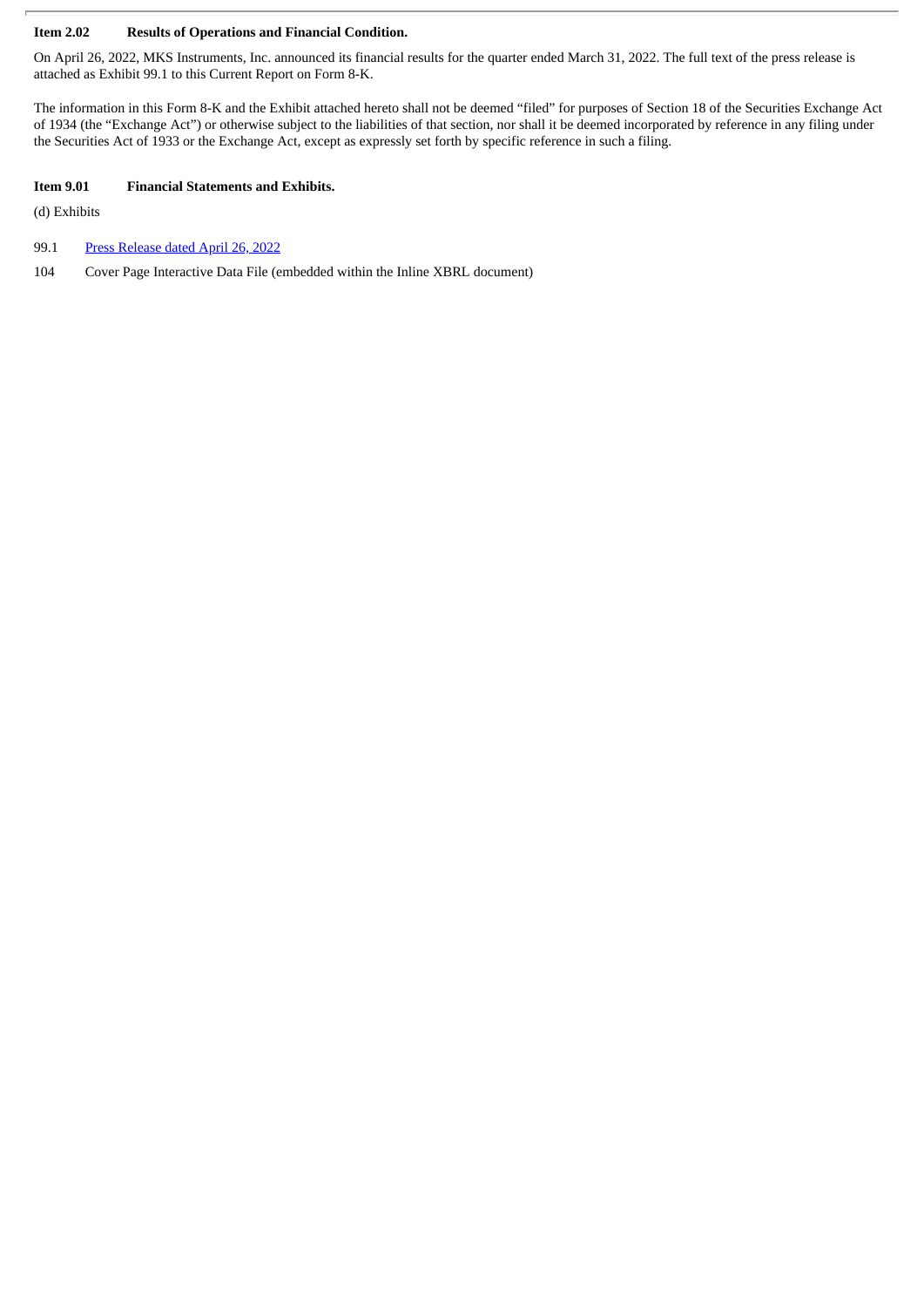Pursuant to the requirements of the Securities Exchange Act of 1934, the registrant has duly caused this report to be signed on its behalf by the undersigned hereunto duly authorized.

MKS Instruments, Inc.

Date: April 26, 2022 By: /s/ Seth H. Bagshaw

Name: Seth H. Bagshaw

Title: Senior Vice President, Chief Financial Officer and Treasurer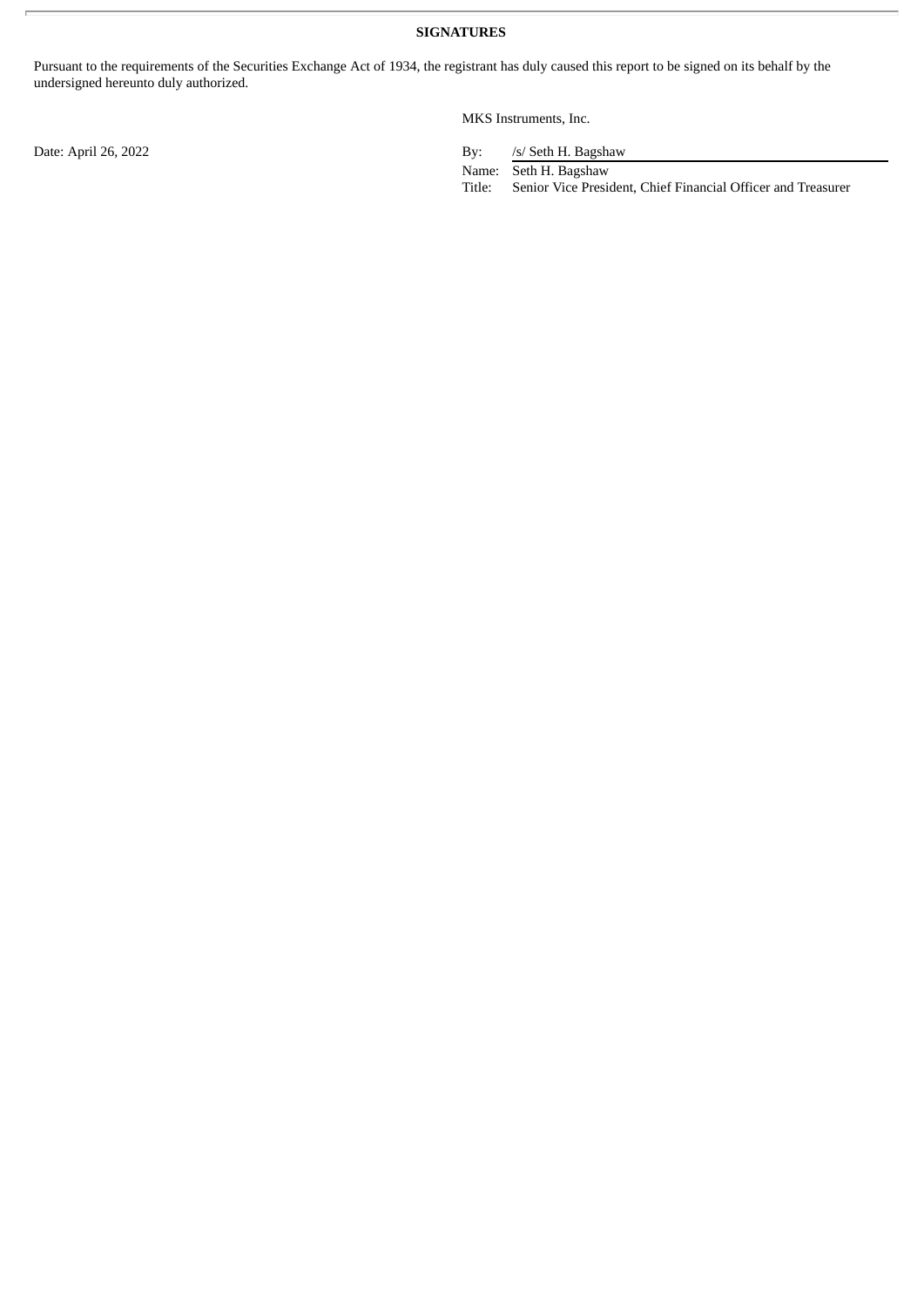<span id="page-3-0"></span>

### **MKS Instruments Reports First Quarter 2022 Financial Results**

- *Revenue of \$742 million, up 7% year-over-year*
- *GAAP net income of \$143 million, up 17% year-over-year*
- *Non-GAAP net earnings of \$151 million, up 6% year-over-year*
- *Has become the market share leader in RF Power Supplies*
- *Successful re-syndication of Atotech Limited acquisition financing*

Andover, MA, April 26, 2022 — MKS Instruments, Inc. (NASDAQ: MKSI), a global provider of technologies that enable advanced processes and improve productivity, today reported first quarter 2022 financial results.

"I am pleased with how we executed in the first quarter, delivering profitability above our expectations, despite industry supply chain challenges and rising input costs," said John T.C. Lee, President and Chief Executive Officer. "In our Semiconductor Market, while supply chain constraints are continuing to limit our full revenue potential, demand across our portfolio remains very strong and we are focused on driving technology enablement for our customers. In fact, as evidenced by critical subsystem market share gains reported by TechInsights, customer engagement with MKS has grown – and we are particularly proud of becoming the market leader in RF Power Supplies."

Mr. Lee added, "In our Advanced Electronics and Specialty Industrial Markets, which we previously referred to together as our Advanced Markets, revenue from our Advanced Electronics Market was negatively impacted by industry softness in Flex PCB capital equipment spending, while we saw steady demand in our Specialty Industrial Market."

"We remain very excited about the long-term opportunities across our portfolio, and look forward to closing our acquisition of Atotech Limited, and welcoming their world class team to MKS," said Mr. Lee.

"We delivered better than expected Non-GAAP operating margin, which is a clear reflection of our ability to control costs despite rising inflationary pressures, while remaining focused on targeted investments to drive long-term organic growth," said Seth H. Bagshaw, Senior Vice President and Chief Financial Officer.

Mr. Bagshaw added, "We are also pleased to have successfully re-syndicated our debt financing in connection with our pending acquisition of Atotech Limited. The syndication was substantially oversubscribed, which demonstrates lenders' belief in the strong credit profile of the combined company."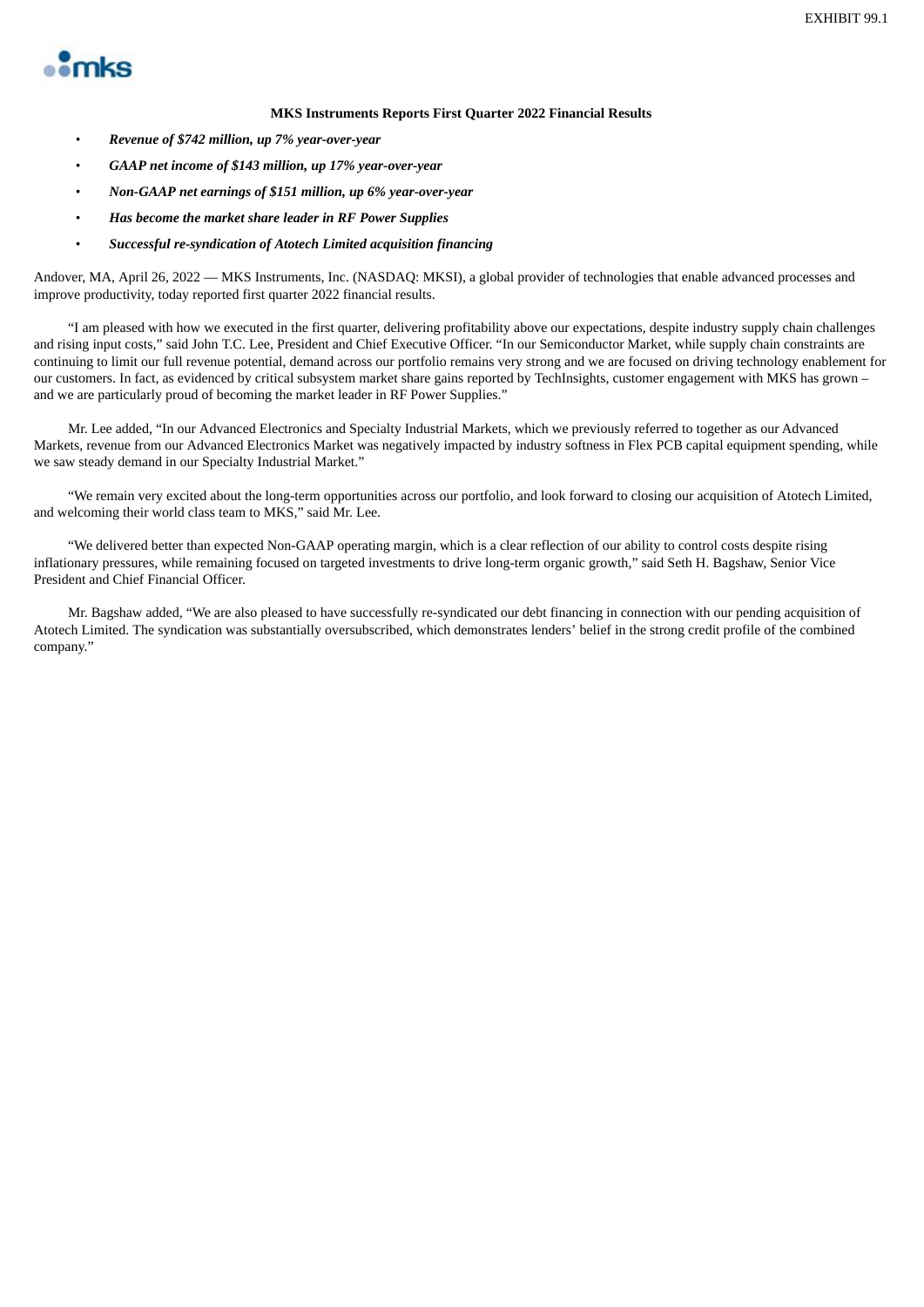#### **New End Market Categories**

Beginning with the first quarter of 2022, MKS changed how it presents revenue to better represent the end markets it serves and to enable investors to better understand the key drivers of its business. MKS has divided what it previously categorized as Advanced Markets into two separate end markets, Advanced Electronics and Specialty Industrial. The Advanced Electronics end market represents revenue generated from PCB, Solar, Display and Electronic Component applications. The Specialty Industrial end market represents revenue generated from Industrial, Life and Health Sciences, and Research and Defense applications. MKS' Semiconductor end market remains unchanged. MKS historical revenue with updated end market categories can be found on the Investor Relations section of the MKS website.

#### **Successful Re-syndication of Atotech Limited Acquisition Financing**

On April 11, 2022, MKS successfully re-syndicated its debt financing, following the expiration of the previous syndication. The updated financing includes a Term Loan B with a \$3.6 billion USD tranche and a €600 million Euro tranche, both of which were substantially oversubscribed. The USD tranche has a spread of 275 basis points over adjusted Term SOFR with a 50-basis point floor and the Euro tranche has a spread of 300 basis points over EURIBOR with a 0-basis point floor. MKS also diversified its lending base by adding a \$1.0 billion Term Loan A with a spread of 250 basis points over adjusted Term SOFR with a 0-basis point floor. The Term Loan B loans priced with an original issue discount of 98 and the Term Loan A priced with an original issue discount of 99.75. Funding will coincide with the close of the pending acquisition of Atotech Limited ("Atotech").

#### **Second Quarter 2022 Outlook**

Based on current business levels and certain supply chain constraints and excluding any contribution from Atotech, the Company expects revenue in the second quarter of 2022 of \$730 million, plus or minus \$30 million. At these volumes, the Company expects Non-GAAP net earnings per diluted share of \$2.28, plus or minus \$0.24.

### **Conference Call Details**

A conference call with management will be held on Wednesday, April 27, 2022 at 8:30 a.m. (Eastern Time). To access a live webcast of the conference call and related presentation materials management will refer to during the call, visit MKS' website at mksinst.com and click on Company – Investor Relations. The webcast and related presentation materials will be listed in the calendar of events. To participate by telephone, please dial (877) 212-6076 for domestic callers or +1 (707) 287-9331 for international callers, provide the operator with Conference ID 5029989 and access the presentation materials on MKS' website. Participants are asked to access the live webcast or dial in at least 15 minutes in advance to ensure a timely connection. An archive of the webcast and related presentation materials will be available on MKS' website.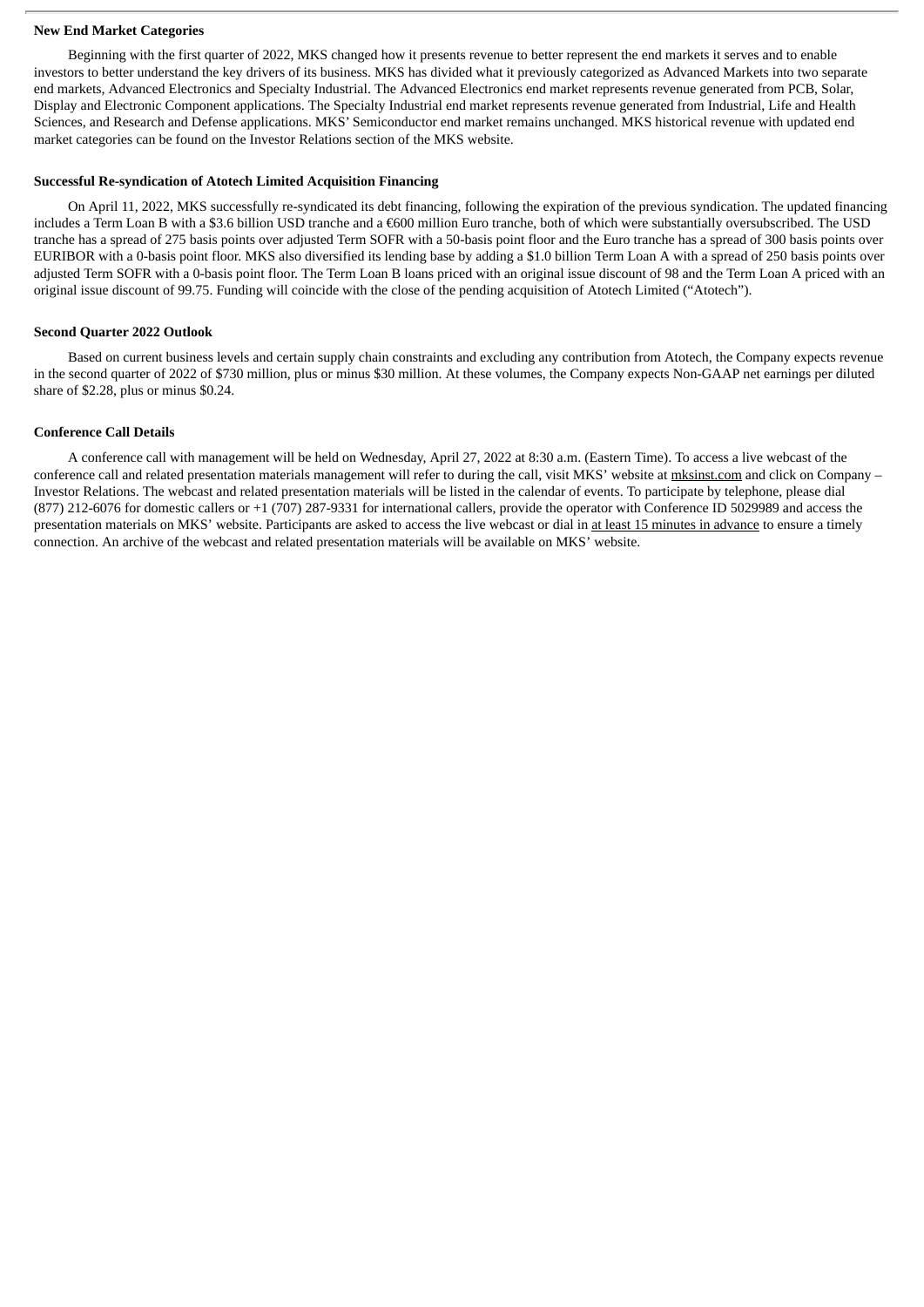#### **About MKS Instruments**

MKS Instruments, Inc. is a global provider of instruments, systems, subsystems and process control solutions that measure, monitor, deliver, analyze, power and control critical parameters of advanced manufacturing processes to improve process performance and productivity for our customers. Our products are derived from our core competencies in pressure measurement and control, flow measurement and control, gas and vapor delivery, gas composition analysis, electronic control technology, reactive gas generation and delivery, power generation and delivery, vacuum technology, temperature sensing, lasers, photonics, optics, precision motion control, vibration control and laser-based manufacturing systems solutions. We also provide services relating to the maintenance and repair of our products, installation services and training. We primarily serve the semiconductor, advanced electronics and specialty industrial markets. Additional information can be found at mksinst.com.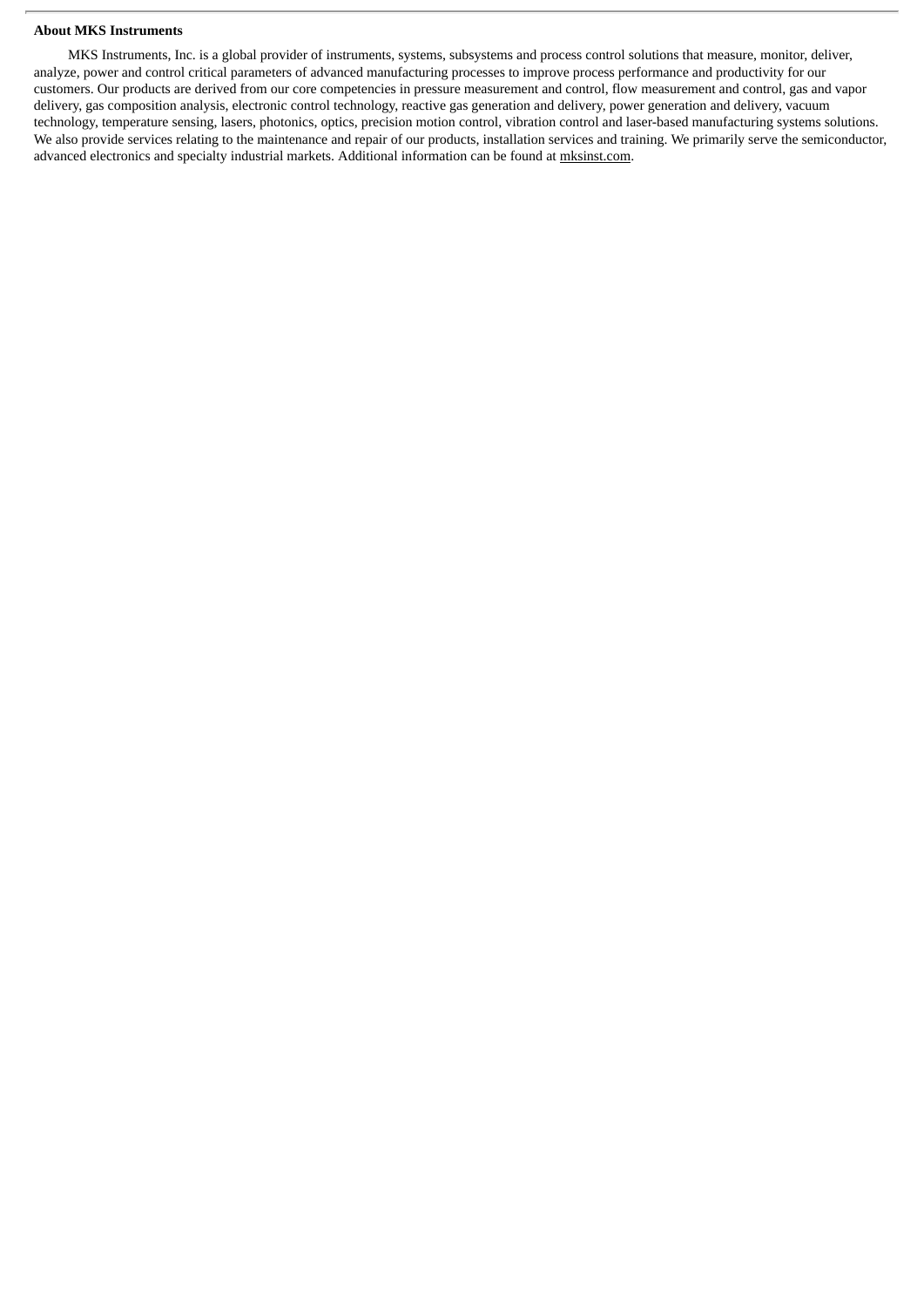#### **Use of Non-GAAP Financial Results**

This press release includes financial measures that are not in accordance with U.S. generally accepted accounting principles ("Non-GAAP financial measures"). These Non-GAAP financial measures should be viewed in addition to, and not as a substitute for, MKS' reported GAAP results, and may be different from Non-GAAP financial measures used by other companies. In addition, these Non-GAAP financial measures are not based on any comprehensive set of accounting rules or principles. MKS management believes the presentation of these Non-GAAP financial measures is useful to investors for comparing prior periods and analyzing ongoing business trends and operating results.

MKS is not providing a quantitative reconciliation of forward-looking Non-GAAP gross margin, operating expenses, interest expense, net, tax rate, net earnings and net earnings per diluted share to the most directly comparable GAAP financial measures because it is unable to estimate with reasonable certainty the ultimate timing or amount of certain significant items without unreasonable efforts. These items include, but are not limited to, acquisition and integration costs, acquisition inventory step-up, amortization of intangible assets, restructuring and other expense, asset impairment, debt issuance costs and the income tax effect of these items. These items are uncertain, depend on various factors, including, but not limited to, our pending acquisition of Atotech and could have a material impact on GAAP reported results for the relevant period.

For further information regarding these Non-GAAP financial measures, please refer to the tables presenting reconciliations of our Non-GAAP results to our GAAP results and the "Notes on Our Non-GAAP Financial Information" at the end of this press release.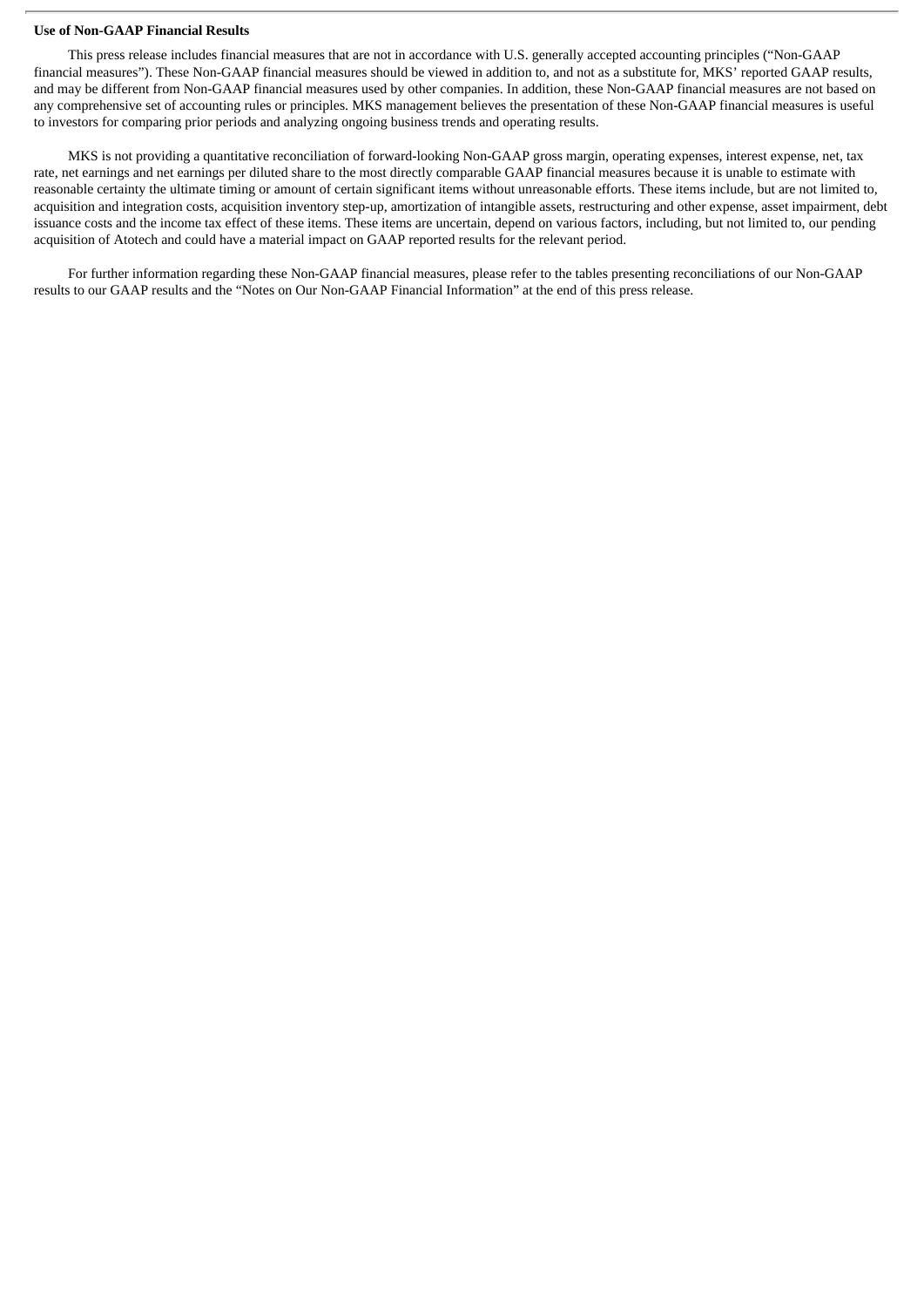#### **Selected GAAP and Non-GAAP Financial Measures (In millions, except per share data)**

|                                    | Q1 2022   | Q4 2021    | Q1 2021    |
|------------------------------------|-----------|------------|------------|
| <b>Net Revenues</b>                |           |            |            |
| Semiconductor                      | \$<br>488 | \$<br>495  | \$<br>412  |
| <b>Advanced Electronics</b>        | 82        | 96         | 115        |
| Specialty Industrial               | 172       | 173        | 167        |
| Total net revenues                 | \$742     | \$764      | \$694      |
| <b>GAAP Financial Measures</b>     |           |            |            |
| Operating margin                   | 23.1%     | 23.8%      | 22.4%      |
| Net income                         | \$143     | \$.<br>150 | 122<br>SS. |
| <b>Diluted EPS</b>                 | \$2.57    | \$2.69     | \$2.20     |
| <b>Non-GAAP Financial Measures</b> |           |            |            |
| Operating margin                   | 25.6%     | 27.1%      | 25.8%      |
| Net earnings                       | \$<br>151 | \$<br>168  | \$143      |
| <b>Diluted EPS</b>                 | \$2.71    | \$3.02     | \$2.56     |
|                                    |           |            |            |

#### **First Quarter 2022 Financial Results**

Net revenues in the first quarter of 2022 were \$742 million, a sequential decrease of 3% from \$764 million in the fourth quarter of 2021, and a year-over-year increase of 7% from \$694 million in the first quarter of 2021. Net revenues in the Semiconductor Market were \$488 million in the first quarter of 2022, a sequential decrease of 1% and year-over-year increase of 19%. Net revenues in the Advanced Electronics Market were \$82 million in the first quarter of 2022, a sequential decrease of 15% and year-over-year decrease of 29% with the decreases driven by softer industry demand for Flexible PCB via drilling equipment. Net revenues in the Specialty Industrial Market were \$172 million in the first quarter of 2022, a sequential decrease of 1% and year-over-year increase of 2%.

Net income in the first quarter of 2022 was \$143 million, or \$2.57 per diluted share, compared to net income of \$150 million, or \$2.69 per diluted share, in the fourth quarter of 2021, and \$122 million, or \$2.20 per diluted share, in the first quarter of 2021.

Non-GAAP net earnings were \$151 million, or \$2.71 per diluted share, in the first quarter of 2022, compared to \$168 million, or \$3.02 per diluted share, in the fourth quarter of 2021, and \$143 million, or \$2.56 per diluted share, in the first quarter of 2021.

#### **Additional Financial Information**

At March 31, 2022, the Company had \$1.1 billion in cash and short-term investments, \$822 million of secured term loan principal outstanding and \$100 million of incremental borrowing capacity under an asset-based line of credit, subject to certain borrowing base requirements. During the first quarter of 2022, the Company paid a cash dividend of \$12 million or \$0.22 per diluted share.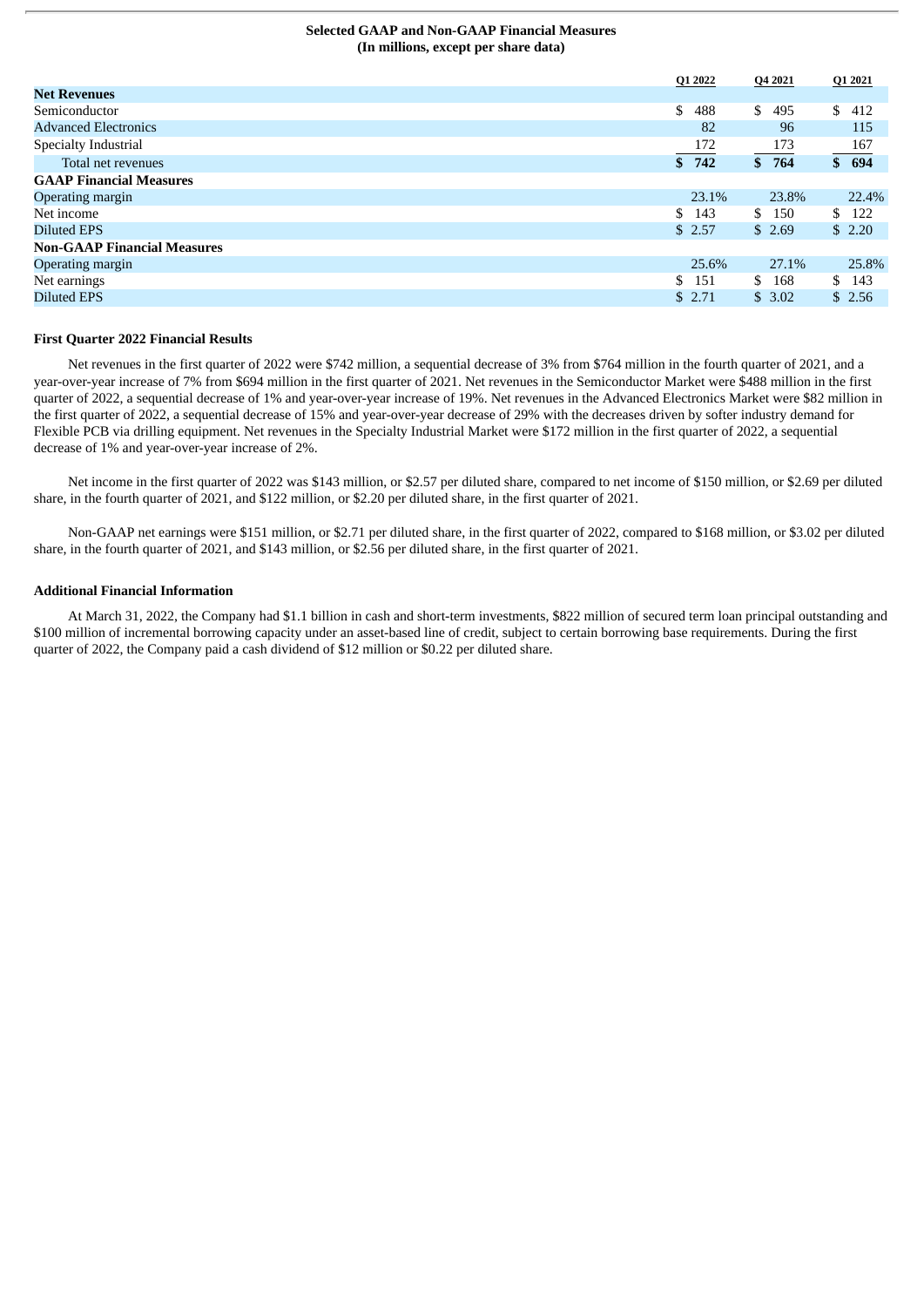#### **SAFE HARBOR FOR FORWARD-LOOKING STATEMENTS**

This press release contains forward-looking statements within the meaning of the Private Securities Litigation Reform Act of 1995, Section 27A of the Securities Act of 1933 and Section 21E of the Securities Exchange Act of 1934 regarding the future financial performance, business prospects and growth of MKS Instruments, Inc. ("MKS" or the "Company"). These statements are only predictions based on current assumptions and expectations. Any statements that are not statements of historical fact (including statements containing the words "will," "projects," "intends," "believes," "plans," "anticipates," "expects," "estimates," "forecasts," "continues" and similar expressions) should be considered to be forward-looking statements. Actual events or results may differ materially from those in the forward-looking statements set forth herein. Among the important factors that could cause actual events to differ materially from those in the forward-looking statements are manufacturing and sourcing risks, including the impact and duration of supply chain disruptions, component shortages and price increases, the ability of MKS to complete its acquisition of Atotech, the terms of MKS' existing term loan, the terms and availability of financing for the Atotech acquisition, the substantial indebtedness MKS expects to incur in connection with the Atotech acquisition and the need to generate sufficient cash flows to service and repay such debt, MKS' entry into Atotech's chemicals technology business, in which MKS does not have experience and which may expose it to significant additional liabilities, the risk of litigation relating to the Atotech acquisition, the risk that disruption from the Atotech acquisition materially and adversely affects the respective businesses and operations of MKS and Atotech, the ability of MKS to realize the anticipated synergies, cost savings and other benefits of the Atotech acquisition, competition from larger or more established companies in MKS' and Atotech's respective markets, the ability of MKS to successfully grow its business and the businesses of Atotech, Photon Control Inc., which it acquired in July 2021, and Electro Scientific Industries, Inc., which it acquired in February 2019, potential adverse reactions or changes to business relationships resulting from the announcement, pendency or completion of the Atotech acquisition, conditions affecting the markets in which MKS and Atotech operate, including the fluctuations in capital spending in the semiconductor industry and other advanced manufacturing markets, and fluctuations in sales to MKS' and Atotech's major customers, the ability to anticipate and meet customer demand, the challenges, risks and costs involved with integrating the operations of the companies we have acquired, potential fluctuations in quarterly results, dependence on new product development, rapid technological and market change, acquisition strategy, volatility of stock price, international operations, financial risk management, and the other factors described in MKS' Annual Report on Form 10-K for the year ended December 31, 2021 and any subsequent Quarterly Reports on Form 10-Q, as filed with the SEC. Additional risk factors may be identified from time to time in MKS' future filings with the SEC. MKS is under no obligation to, and expressly disclaims any obligation to, update or alter these forward-looking statements, whether as a result of new information, future events or otherwise after the date of this press release.

###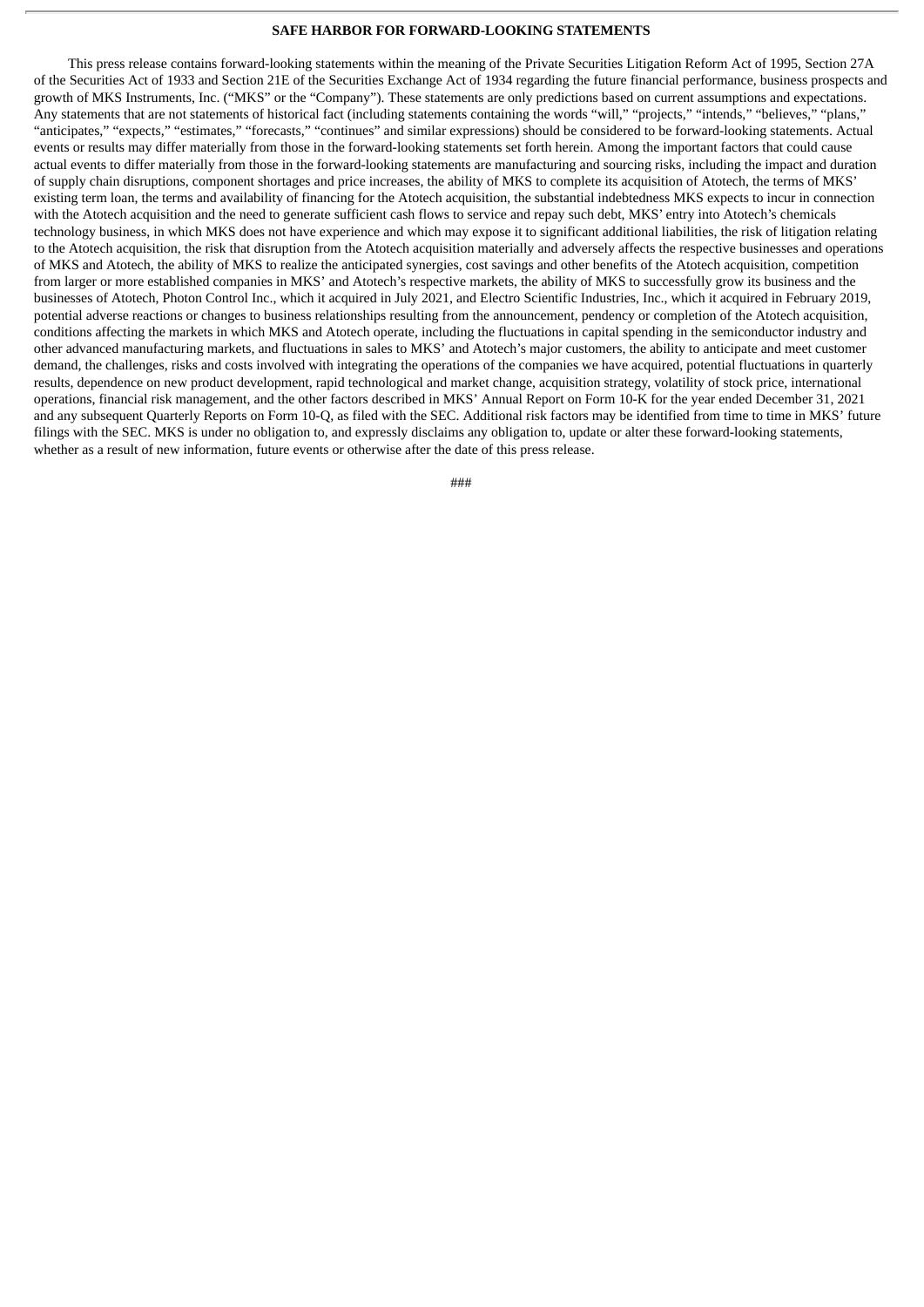**Company Contact:** David Ryzhik Vice President, Investor Relations Telephone: (978) 557-5180 Email: <u>david.ryzhik@mksinst.com</u>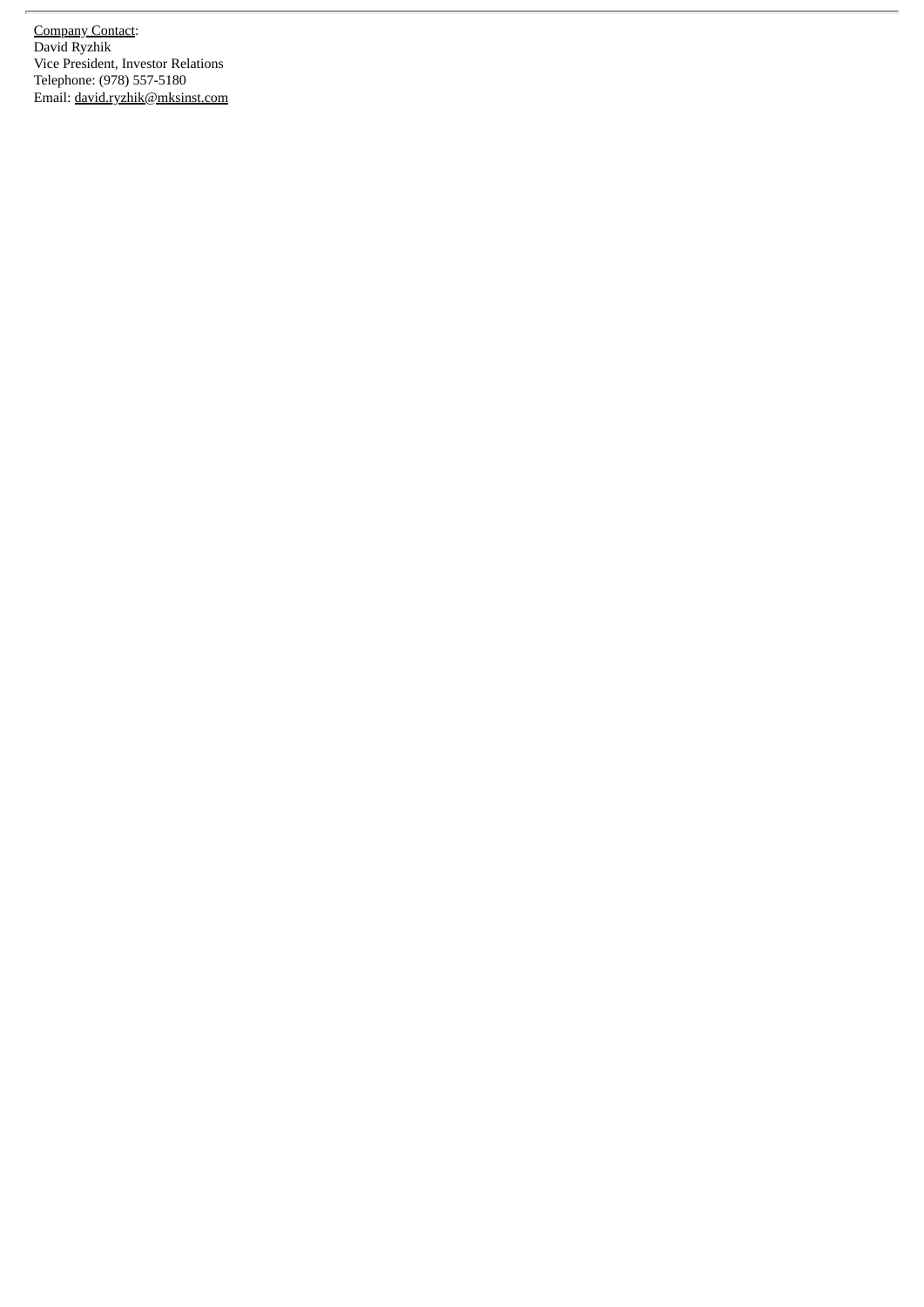#### **MKS Instruments, Inc. Unaudited Consolidated Statements of Operations (In millions, except per share data)**

| March 31,<br>December 31,<br>March 31,<br>2022<br>2021<br>2021<br>\$<br>648<br>\$<br>\$<br>Products<br>668<br>605<br>96<br>89<br><b>Services</b><br>94<br>742<br>764<br>694<br>Total net revenues<br>Products<br>360<br>359<br>323<br>48<br>50<br><b>Services</b><br>49<br>Total cost of revenues<br>408<br>409<br>372<br>334<br>355<br>322<br>52<br>47<br>51<br>92<br>97<br>96<br>9<br>8<br>6<br>Restructuring and other<br>5<br>$\overline{2}$<br>$\mathbf{1}$<br>Amortization of intangible assets<br>15<br>15<br>12<br>Gain on sale of long-lived assets<br>(7)<br>172<br>156<br>182<br>$6\phantom{1}6$<br>6<br>6<br>(3)<br>$\overline{2}$<br>(5)<br>171<br>148<br>179<br>26<br>28<br>29<br>143<br>\$<br>150<br>\$<br>122<br>\$<br>2.58<br>\$<br>2.71<br>\$<br>2.21<br><b>Basic</b><br><b>Diluted</b><br>2.57<br>\$<br>2.69<br>\$<br>2.20<br>S<br>\$<br>\$<br>\$<br>0.22<br>0.20<br>0.22<br><b>Basic</b><br>55.6<br>55.5<br>55.3<br><b>Diluted</b><br>55.6<br>55.8<br>55.7 |                                      | Three Months Ended |  |  |  |  |  |
|--------------------------------------------------------------------------------------------------------------------------------------------------------------------------------------------------------------------------------------------------------------------------------------------------------------------------------------------------------------------------------------------------------------------------------------------------------------------------------------------------------------------------------------------------------------------------------------------------------------------------------------------------------------------------------------------------------------------------------------------------------------------------------------------------------------------------------------------------------------------------------------------------------------------------------------------------------------------------------|--------------------------------------|--------------------|--|--|--|--|--|
|                                                                                                                                                                                                                                                                                                                                                                                                                                                                                                                                                                                                                                                                                                                                                                                                                                                                                                                                                                                |                                      |                    |  |  |  |  |  |
|                                                                                                                                                                                                                                                                                                                                                                                                                                                                                                                                                                                                                                                                                                                                                                                                                                                                                                                                                                                | Net revenues:                        |                    |  |  |  |  |  |
|                                                                                                                                                                                                                                                                                                                                                                                                                                                                                                                                                                                                                                                                                                                                                                                                                                                                                                                                                                                |                                      |                    |  |  |  |  |  |
|                                                                                                                                                                                                                                                                                                                                                                                                                                                                                                                                                                                                                                                                                                                                                                                                                                                                                                                                                                                |                                      |                    |  |  |  |  |  |
|                                                                                                                                                                                                                                                                                                                                                                                                                                                                                                                                                                                                                                                                                                                                                                                                                                                                                                                                                                                |                                      |                    |  |  |  |  |  |
|                                                                                                                                                                                                                                                                                                                                                                                                                                                                                                                                                                                                                                                                                                                                                                                                                                                                                                                                                                                | Cost of revenues:                    |                    |  |  |  |  |  |
|                                                                                                                                                                                                                                                                                                                                                                                                                                                                                                                                                                                                                                                                                                                                                                                                                                                                                                                                                                                |                                      |                    |  |  |  |  |  |
|                                                                                                                                                                                                                                                                                                                                                                                                                                                                                                                                                                                                                                                                                                                                                                                                                                                                                                                                                                                |                                      |                    |  |  |  |  |  |
|                                                                                                                                                                                                                                                                                                                                                                                                                                                                                                                                                                                                                                                                                                                                                                                                                                                                                                                                                                                |                                      |                    |  |  |  |  |  |
|                                                                                                                                                                                                                                                                                                                                                                                                                                                                                                                                                                                                                                                                                                                                                                                                                                                                                                                                                                                | Gross profit                         |                    |  |  |  |  |  |
|                                                                                                                                                                                                                                                                                                                                                                                                                                                                                                                                                                                                                                                                                                                                                                                                                                                                                                                                                                                | Research and development             |                    |  |  |  |  |  |
|                                                                                                                                                                                                                                                                                                                                                                                                                                                                                                                                                                                                                                                                                                                                                                                                                                                                                                                                                                                | Selling, general and administrative  |                    |  |  |  |  |  |
|                                                                                                                                                                                                                                                                                                                                                                                                                                                                                                                                                                                                                                                                                                                                                                                                                                                                                                                                                                                | Acquisition and integration costs    |                    |  |  |  |  |  |
|                                                                                                                                                                                                                                                                                                                                                                                                                                                                                                                                                                                                                                                                                                                                                                                                                                                                                                                                                                                |                                      |                    |  |  |  |  |  |
|                                                                                                                                                                                                                                                                                                                                                                                                                                                                                                                                                                                                                                                                                                                                                                                                                                                                                                                                                                                |                                      |                    |  |  |  |  |  |
|                                                                                                                                                                                                                                                                                                                                                                                                                                                                                                                                                                                                                                                                                                                                                                                                                                                                                                                                                                                |                                      |                    |  |  |  |  |  |
|                                                                                                                                                                                                                                                                                                                                                                                                                                                                                                                                                                                                                                                                                                                                                                                                                                                                                                                                                                                | Income from operations               |                    |  |  |  |  |  |
|                                                                                                                                                                                                                                                                                                                                                                                                                                                                                                                                                                                                                                                                                                                                                                                                                                                                                                                                                                                | Interest expense                     |                    |  |  |  |  |  |
|                                                                                                                                                                                                                                                                                                                                                                                                                                                                                                                                                                                                                                                                                                                                                                                                                                                                                                                                                                                | Other (income) expense, net          |                    |  |  |  |  |  |
|                                                                                                                                                                                                                                                                                                                                                                                                                                                                                                                                                                                                                                                                                                                                                                                                                                                                                                                                                                                | Income before income taxes           |                    |  |  |  |  |  |
|                                                                                                                                                                                                                                                                                                                                                                                                                                                                                                                                                                                                                                                                                                                                                                                                                                                                                                                                                                                | Provision for income taxes           |                    |  |  |  |  |  |
|                                                                                                                                                                                                                                                                                                                                                                                                                                                                                                                                                                                                                                                                                                                                                                                                                                                                                                                                                                                | Net income                           |                    |  |  |  |  |  |
|                                                                                                                                                                                                                                                                                                                                                                                                                                                                                                                                                                                                                                                                                                                                                                                                                                                                                                                                                                                | Net income per share:                |                    |  |  |  |  |  |
|                                                                                                                                                                                                                                                                                                                                                                                                                                                                                                                                                                                                                                                                                                                                                                                                                                                                                                                                                                                |                                      |                    |  |  |  |  |  |
|                                                                                                                                                                                                                                                                                                                                                                                                                                                                                                                                                                                                                                                                                                                                                                                                                                                                                                                                                                                |                                      |                    |  |  |  |  |  |
|                                                                                                                                                                                                                                                                                                                                                                                                                                                                                                                                                                                                                                                                                                                                                                                                                                                                                                                                                                                | Cash dividend per common share       |                    |  |  |  |  |  |
|                                                                                                                                                                                                                                                                                                                                                                                                                                                                                                                                                                                                                                                                                                                                                                                                                                                                                                                                                                                | Weighted average shares outstanding: |                    |  |  |  |  |  |
|                                                                                                                                                                                                                                                                                                                                                                                                                                                                                                                                                                                                                                                                                                                                                                                                                                                                                                                                                                                |                                      |                    |  |  |  |  |  |
|                                                                                                                                                                                                                                                                                                                                                                                                                                                                                                                                                                                                                                                                                                                                                                                                                                                                                                                                                                                |                                      |                    |  |  |  |  |  |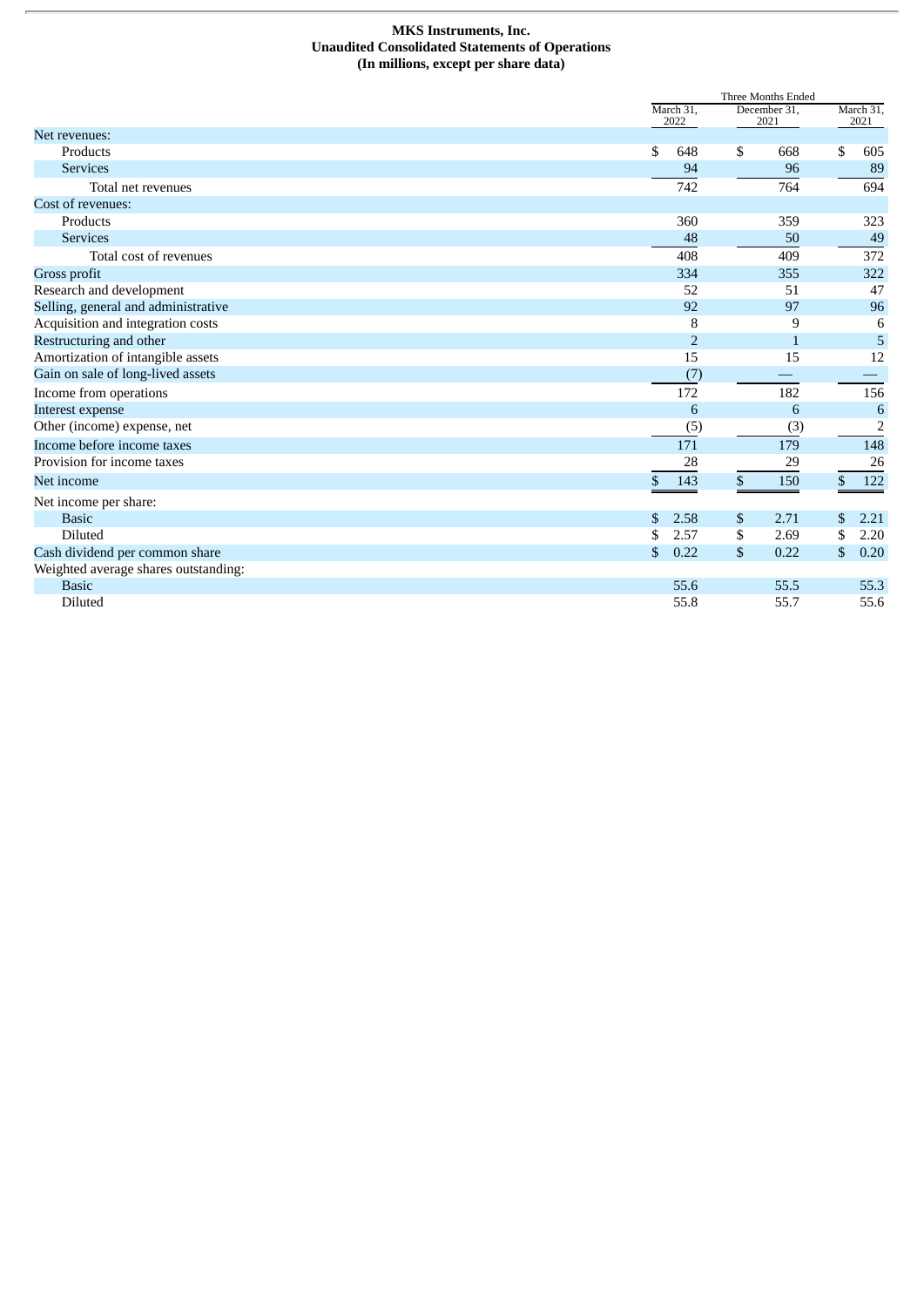#### **MKS Instruments, Inc. Unaudited Consolidated Balance Sheet (In millions)**

|                                            | March 31,<br>2022 |      | December 31,<br>2021 |
|--------------------------------------------|-------------------|------|----------------------|
| <b>ASSETS</b>                              |                   |      |                      |
| Cash and cash equivalents                  | \$1,011           | \$   | 966                  |
| Short-term investments                     | 42                |      | 76                   |
| Trade accounts receivable, net             | 480               |      | 443                  |
| <b>Inventories</b>                         | 636               |      | 577                  |
| Other current assets                       | 89                |      | 85                   |
| <b>Total current assets</b>                | 2,258             |      | 2,147                |
| Property, plant and equipment, net         | 331               |      | 326                  |
| Right-of-use assets                        | 180               |      | 184                  |
| Goodwill                                   | 1,227             |      | 1,228                |
| Intangible assets, net                     | 561               |      | 576                  |
| Other assets                               | 92                |      | 79                   |
| <b>Total assets</b>                        | \$4,649           | $\$$ | 4,540                |
| LIABILITIES AND STOCKHOLDERS' EQUITY       |                   |      |                      |
| Short-term debt                            | \$<br>12          | \$   | 9                    |
| Accounts payable                           | 173               |      | 168                  |
| Accrued compensation                       | 72                |      | 132                  |
| Income taxes payable                       | 32                |      | 25                   |
| <b>Lease liabilities</b>                   | 19                |      | 18                   |
| Deferred revenue and customer advances     | 46                |      | 37                   |
| Other current liabilities                  | 82                |      | 71                   |
| Total current liabilities                  | 436               |      | 460                  |
| Long-term debt, net                        | 806               |      | 808                  |
| Non-current deferred taxes                 | 103               |      | 99                   |
| Non-current accrued compensation           | 48                |      | 49                   |
| Non-current lease liabilities              | 189               |      | 193                  |
| Other liabilities                          | 40                |      | 44                   |
| <b>Total liabilities</b>                   | 1,622             |      | 1,653                |
| Stockholders' equity:                      |                   |      |                      |
| Common stock                               |                   |      |                      |
| Additional paid-in capital                 | 909               |      | 907                  |
| Retained earnings                          | 2,122             |      | 1,991                |
| Accumulated other comprehensive loss       | (4)               |      | (11)                 |
| Total stockholders' equity                 | 3,027             |      | 2,887                |
| Total liabilities and stockholders' equity | \$4.649           | \$   | 4,540                |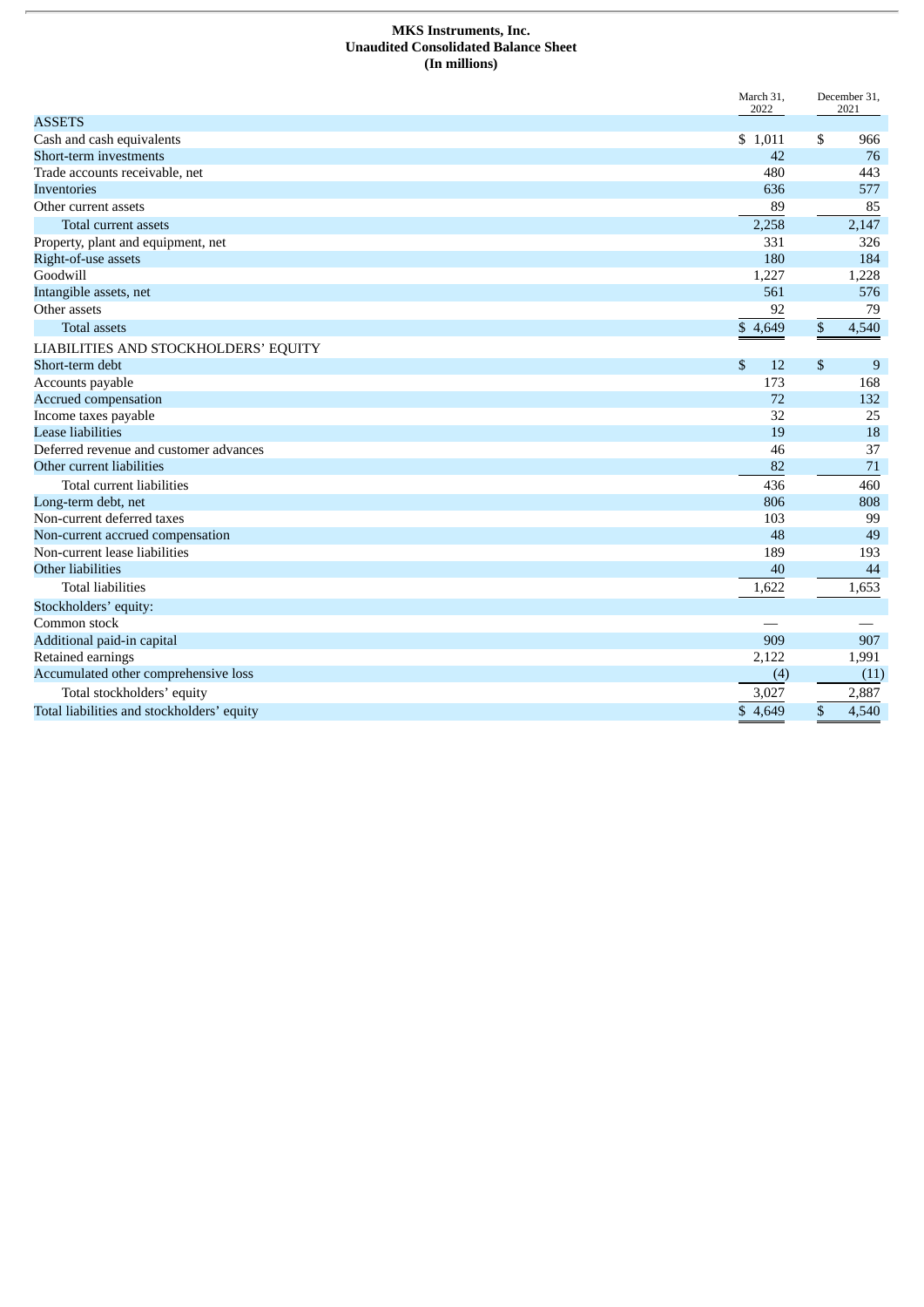#### **MKS Instruments, Inc. Unaudited Consolidated Statements of Cash Flows (In millions)**

|                                                                                   | Three Months Ended |                      |                   |  |
|-----------------------------------------------------------------------------------|--------------------|----------------------|-------------------|--|
|                                                                                   | March 31,<br>2022  | December 31,<br>2021 | March 31,<br>2021 |  |
| Cash flows from operating activities:                                             |                    |                      |                   |  |
| Net income                                                                        | \$<br>143          | \$<br>150            | \$<br>122         |  |
| Adjustments to reconcile net income to net cash provided by operating activities: |                    |                      |                   |  |
| Depreciation and amortization                                                     | 28                 | 28                   | 24                |  |
| Unrealized loss (gain) on derivatives not designated as hedging instruments       | 3                  | (3)                  |                   |  |
| Gain on sale of long-lived assets                                                 | (7)                |                      |                   |  |
| Stock-based compensation                                                          | 8                  | 9                    | 10                |  |
| Provision for excess and obsolete inventory                                       | $\overline{4}$     | 3                    | 5                 |  |
| Deferred income taxes                                                             | (2)                | (6)                  | 10                |  |
| Other                                                                             |                    | 2                    |                   |  |
| Changes in operating assets and liabilities                                       | (136)              | 11                   | (44)              |  |
| Net cash provided by operating activities                                         | 41                 | 194                  | 127               |  |
| Cash flows from investing activities:                                             |                    |                      |                   |  |
| Purchases of investments                                                          |                    |                      | (185)             |  |
| Maturities of investments                                                         | 35                 | 135                  | 95                |  |
| Sales of investments                                                              |                    | 35                   | 108               |  |
| Proceeds from sale of long-lived assets                                           | 7                  |                      |                   |  |
| Purchases of property, plant and equipment                                        | (19)               | (23)                 | (27)              |  |
| Net cash provided by (used in) investing activities                               | 23                 | 147                  | (9)               |  |
| Cash flows from financing activities:                                             |                    |                      |                   |  |
| Net proceeds from short and long-term borrowings                                  | 3                  |                      | $\mathbf{1}$      |  |
| Payments of short and long-term borrowings                                        | (2)                | (2)                  | (8)               |  |
| Dividend payments                                                                 | (12)               | (12)                 | (11)              |  |
| Net (payments) proceeds related to employee stock awards                          | (6)                | 11                   | (5)               |  |
| Net cash used in financing activities                                             | (17)               | (3)                  | (23)              |  |
| Effect of exchange rate changes on cash and cash equivalents                      | (2)                | (5)                  | (3)               |  |
| Increase in cash and cash equivalents                                             | 45                 | 333                  | 92                |  |
| Cash and cash equivalents at beginning of period                                  | 966                | 633                  | 608               |  |
| Cash and cash equivalents at end of period                                        | \$1,011            | \$<br>966            | \$<br>700         |  |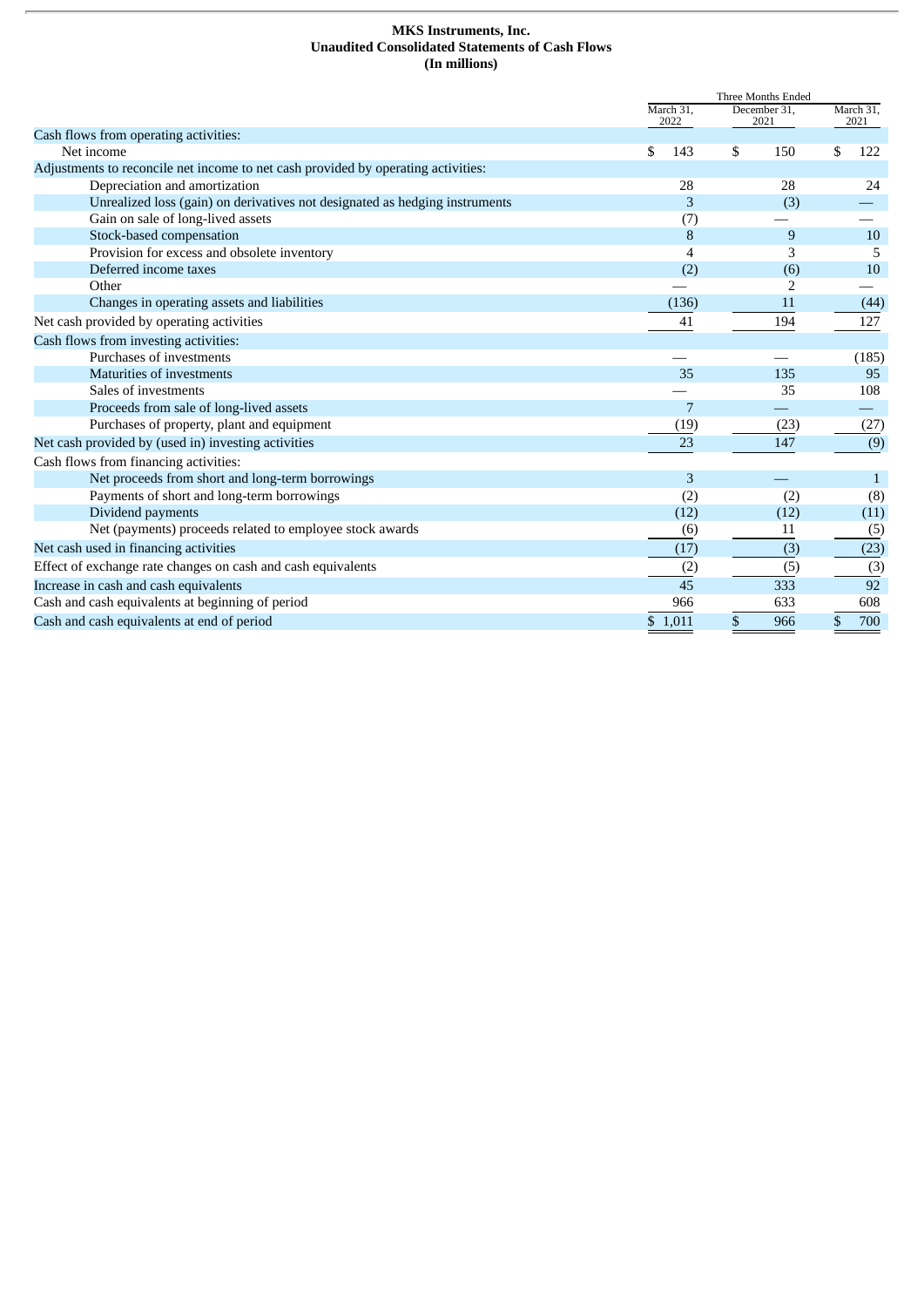**The following supplemental Non-GAAP earnings information is presented to aid in understanding MKS' operating results:**

#### **MKS Instruments, Inc. Schedule Reconciling Selected Non-GAAP Financial Measures (In millions, except per share data)**

|                                                           |                   | Three Months Ended   |                     |  |  |  |
|-----------------------------------------------------------|-------------------|----------------------|---------------------|--|--|--|
|                                                           | March 31.<br>2022 | December 31,<br>2021 | March 31,<br>2021   |  |  |  |
| Net income                                                | \$<br>143         | $\mathbf{s}$<br>150  | $\mathbf{S}$<br>122 |  |  |  |
| Acquisition and integration costs (Note 1)                | 8                 | 9                    | 6                   |  |  |  |
| Restructuring and other (Note 2)                          |                   |                      | 5                   |  |  |  |
| Amortization of intangible assets                         | 15                | 15                   | 12                  |  |  |  |
| Gain on sale of long-lived assets (Note 3)                | (7)               |                      |                     |  |  |  |
| Currency hedge gain (Note 4)                              | (5)               | (3)                  |                     |  |  |  |
| Windfall tax benefit on stock-based compensation (Note 5) | (1)               |                      | (1)                 |  |  |  |
| Withholding tax related to Brexit (Note 6)                |                   |                      |                     |  |  |  |
| Tax effect of Non-GAAP adjustments (Note 7)               | (4)               | (4)                  | (4)                 |  |  |  |
| Non-GAAP net earnings                                     | 151               | \$<br>168            | 143                 |  |  |  |
| Non-GAAP net earnings per diluted share                   | 2.71              | 3.02                 | 2.56                |  |  |  |
| Weighted average diluted shares outstanding               | 55.8              | 55.7                 | 55.6                |  |  |  |
| Net cash provided by operating activities                 | \$<br>41          | \$<br>194            | \$<br>127           |  |  |  |
| Purchases of property, plant and equipment                | (19)              | (23)                 | (27)                |  |  |  |
| Free cash flow                                            | 22                | 171                  | \$<br>100           |  |  |  |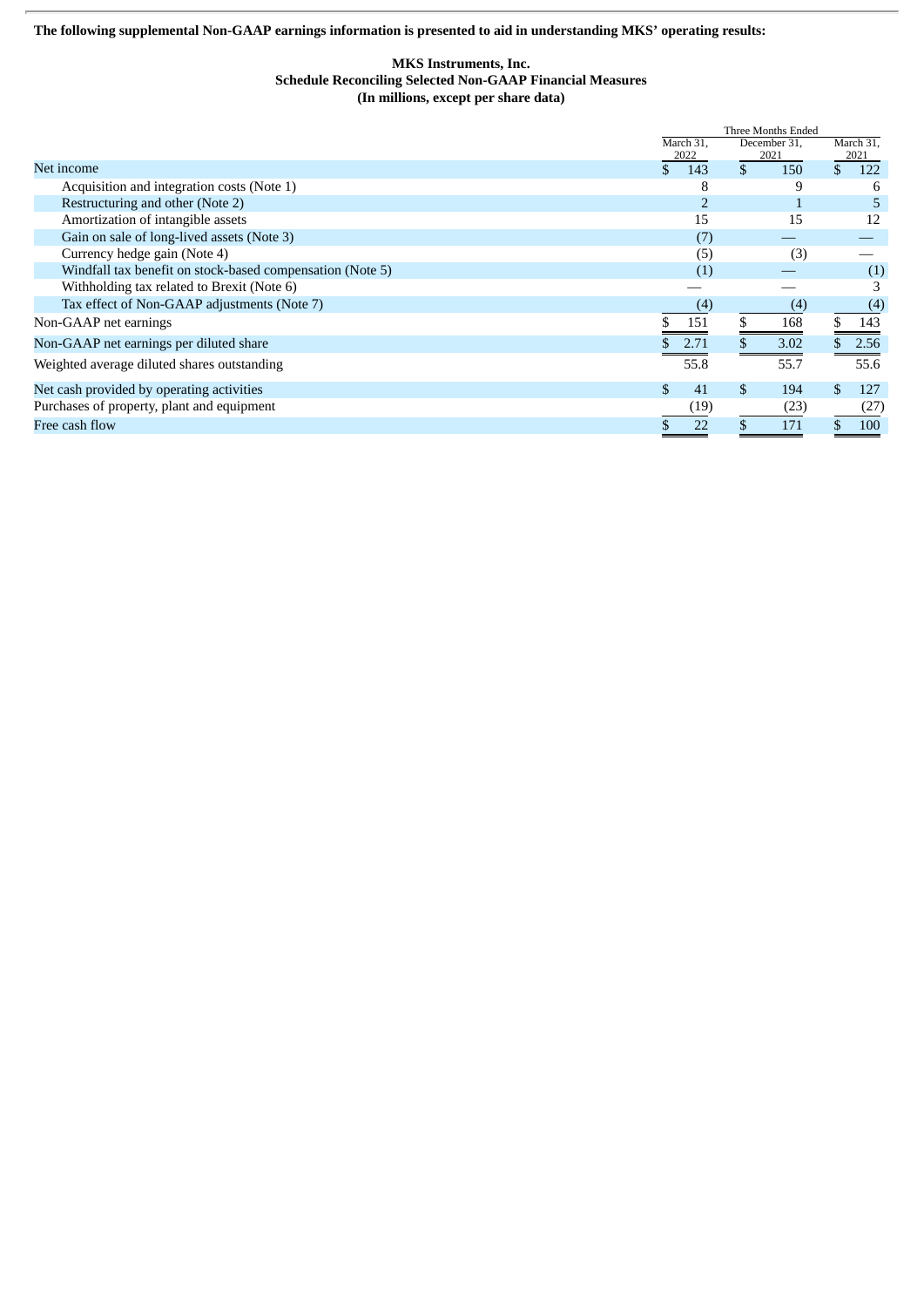#### **MKS Instruments, Inc. Schedule Reconciling Selected Non-GAAP Financial Measures (In millions)**

|                                            |               | Three Months Ended |              |                      |    |                   |
|--------------------------------------------|---------------|--------------------|--------------|----------------------|----|-------------------|
|                                            |               | March 31,<br>2022  |              | December 31.<br>2021 |    | March 31,<br>2021 |
| GAAP and Non-GAAP gross margin             |               | 45.0%              |              | 46.4%                |    | 46.4%             |
| Operating expenses                         |               | 162                | \$           | 173                  | \$ | 166               |
| Acquisition and integration costs (Note 1) |               | 8                  |              | 9                    |    | 6                 |
| Restructuring and other (Note 2)           |               | 2                  |              | 1                    |    | 5                 |
| Gain on sale of long-lived assets (Note 3) |               | (7)                |              |                      |    |                   |
| Amortization of intangible assets          |               | 15                 |              | 15                   |    | 12                |
| Non-GAAP operating expenses                | \$            | 144                | \$           | 148                  | \$ | 143               |
| Income from operations                     | \$            | 172                | \$           | 182                  | \$ | 156               |
| Acquisition and integration costs (Note 1) |               | 8                  |              | 9                    |    | 6                 |
| Restructuring and other (Note 2)           |               | 2                  |              | 1                    |    | 5                 |
| Gain on sale of long-lived assets (Note 3) |               | (7)                |              |                      |    |                   |
| Amortization of intangible assets          |               | 15                 |              | 15                   |    | 12                |
| Non-GAAP income from operations            | \$            | 190                | \$           | 207                  | \$ | 179               |
| Non-GAAP operating margin                  |               | 25.6%              |              | 27.1%                |    | 25.8%             |
| GAAP and Non-GAAP interest expense, net    | \$            | 6                  | \$           | 6                    | \$ | 6                 |
| Net income                                 | \$            | 143                | \$           | 150                  | \$ | 122               |
| Interest expense, net                      |               | 6                  |              | 6                    |    | 6                 |
| Provision for income taxes                 |               | 28                 |              | 29                   |    | 26                |
| Depreciation                               |               | 13                 |              | 13                   |    | 12                |
| Amortization of intangible assets          |               | 15                 |              | 15                   |    | 12                |
| <b>EBITDA</b>                              | $\mathcal{S}$ | 205                | $\mathbb{S}$ | 213                  | \$ | 178               |
| Stock-based compensation                   |               | 8                  |              | 9                    |    | 10                |
| Acquisition and integration costs (Note 1) |               | 8                  |              | 9                    |    | 6                 |
| Restructuring and other (Note 2)           |               | 2                  |              | 1                    |    | 5                 |
| Gain on sale of long-lived assets (Note 3) |               | (7)                |              |                      |    |                   |
| Currency hedge gain (Note 4)               |               | (5)                |              | (3)                  |    |                   |
| <b>Adjusted EBITDA</b>                     | \$            | 211                | \$           | 229                  | \$ | 199               |
| <b>Adiusted EBITDA margin</b>              |               | 28.4%              |              | 29.9%                |    | 28.7%             |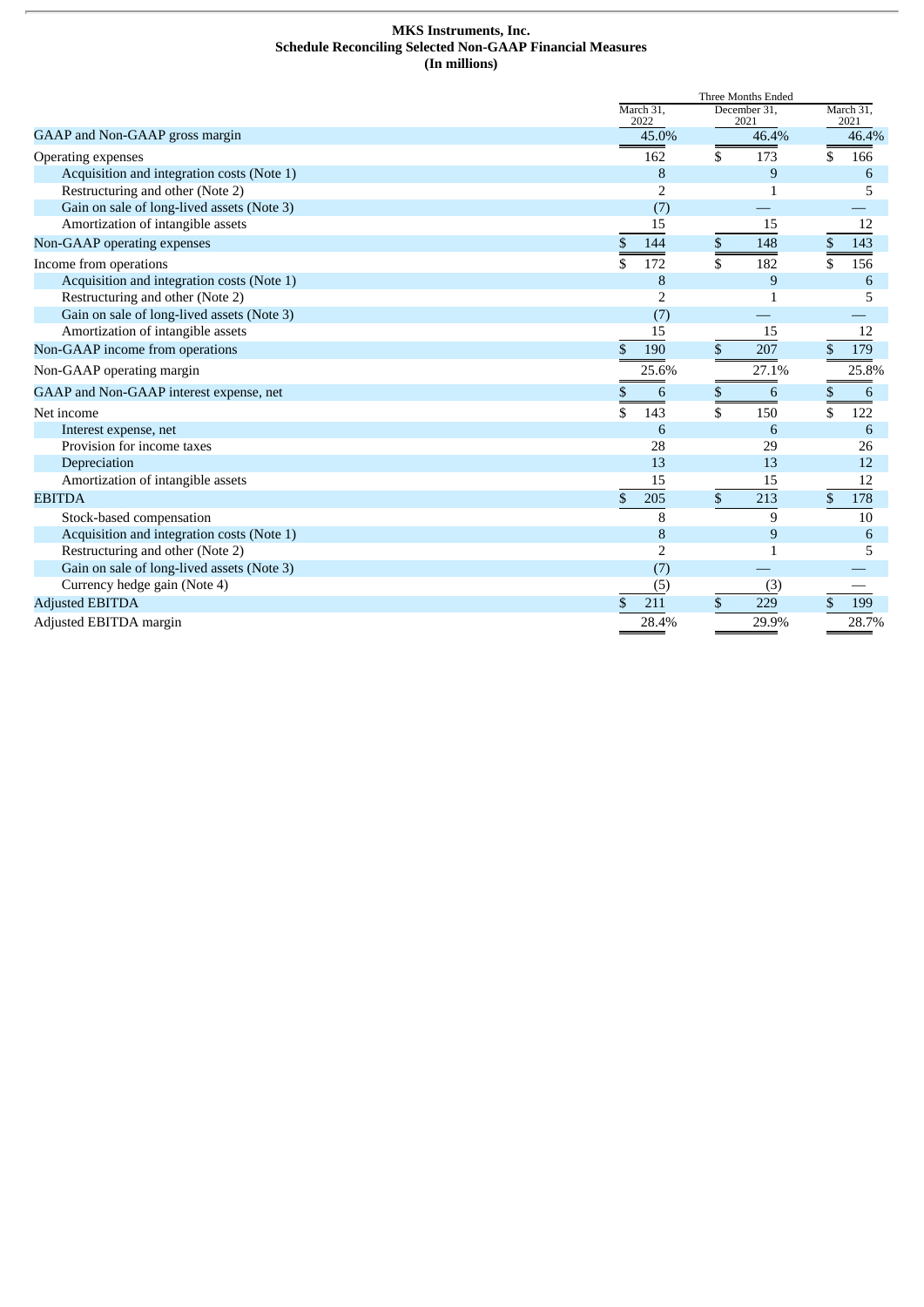# **MKS Instruments, Inc. Reconciliation of GAAP Income Tax Rate to Non-GAAP Income Tax Rate (In millions)**

|                                            | Three Months Ended March 31, 2022 |                               |  |                               | Three Months Ended December 31, 2021 |  |                                      |   |                               |                       |
|--------------------------------------------|-----------------------------------|-------------------------------|--|-------------------------------|--------------------------------------|--|--------------------------------------|---|-------------------------------|-----------------------|
|                                            |                                   | Income Before<br>Income Taxes |  | Provision<br>for Income Taxes | Effective<br><b>Tax Rate</b>         |  | Income Before<br><b>Income Taxes</b> |   | Provision<br>for Income Taxes | Effective<br>Tax Rate |
| GAAP                                       | Ж                                 | 171                           |  | 28                            | 16.3%                                |  | 179                                  | S | 29                            | 15.9%                 |
| Acquisition and integration costs (Note 1) |                                   | 8                             |  |                               |                                      |  |                                      |   |                               |                       |
| Restructuring and other (Note 2)           |                                   |                               |  |                               |                                      |  |                                      |   |                               |                       |
| Amortization of intangible assets          |                                   | 15                            |  |                               |                                      |  | 15                                   |   |                               |                       |
| Gain on sale of long-lived assets (Note 3) |                                   | (7`                           |  |                               |                                      |  |                                      |   |                               |                       |
| Currency hedge gain (Note 4)               |                                   | (5)                           |  |                               |                                      |  | (3)                                  |   |                               |                       |
| Windfall tax benefit on stock-based        |                                   |                               |  |                               |                                      |  |                                      |   |                               |                       |
| compensation (Note 5)                      |                                   |                               |  |                               |                                      |  |                                      |   |                               |                       |
| Tax effect of Non-GAAP adjustments         |                                   |                               |  |                               |                                      |  |                                      |   |                               |                       |
| (Note 7)                                   |                                   |                               |  |                               |                                      |  |                                      |   |                               |                       |
| Non-GAAP                                   |                                   | 184                           |  | 33                            | 17.8%                                |  | 201                                  |   | 33                            | 16.3%                 |

|                                                           |                                      | Three Months Ended March 31, 2021 |                               |                       |       |
|-----------------------------------------------------------|--------------------------------------|-----------------------------------|-------------------------------|-----------------------|-------|
|                                                           | Income Before<br><b>Income Taxes</b> |                                   | Provision<br>for Income Taxes | Effective<br>Tax Rate |       |
| GAAP                                                      | 26<br>148                            |                                   |                               | 17.5%                 |       |
| Acquisition and integration costs (Note 1)                |                                      |                                   |                               |                       |       |
| Restructuring and other (Note 2)                          |                                      |                                   |                               |                       |       |
| Amortization of intangible assets                         |                                      | 12                                |                               |                       |       |
| Windfall tax benefit on stock-based compensation (Note 5) |                                      |                                   |                               |                       |       |
| Withholding tax related to Brexit (Note 6)                |                                      |                                   |                               | ΄З,                   |       |
| Tax effect of Non-GAAP adjustments (Note 7)               |                                      |                                   |                               |                       |       |
| Non-GAAP                                                  |                                      | 171                               |                               | 28                    | 17.0% |